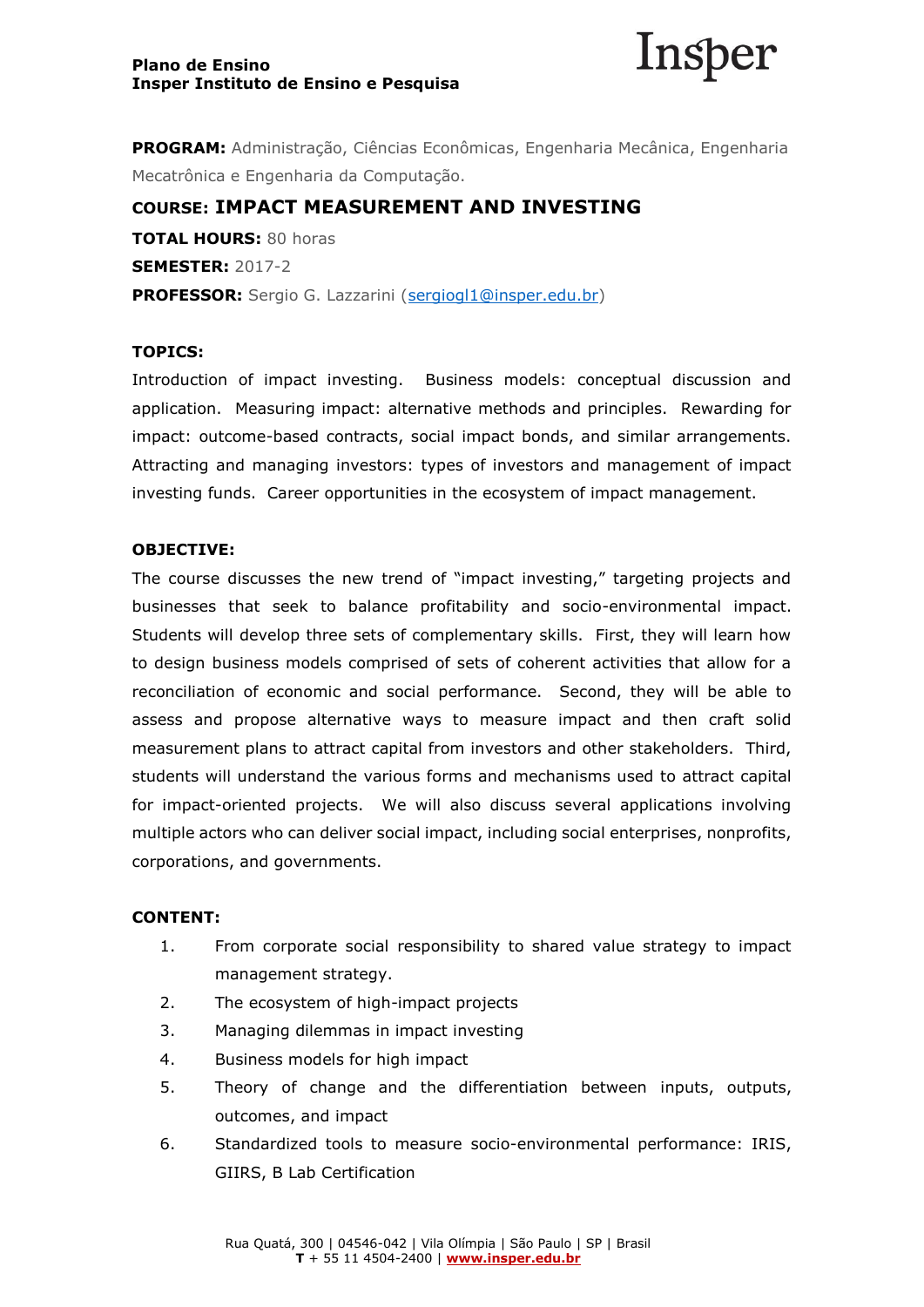# Insper

- 7. Assessing additionality
- 8. Tiers of measurement
- 9. Matching techniques to create comparable control groups
- 10. Accounting for unobservable factors: differences-in-differences, exploiting discontinuities
- 11. Designing randomized controlled trials (RCTs): a primer
- 12. More on RCTs: sample size and measurement precautions
- 13. SROI (Social Return on Investment)
- 14. Outcome-based contracts: benefits and challenges
- 15. Types of outcome-based contracts: social impact bonds, development impact bonds, environment impact bonds, pay-for-success contracts.
- 16. Criteria to select impact variables in outcome-based contracts
- 17. Designing outcome-based contracts
- 18. The diversity of investors: from impact-first to financial-first
- 19. Crafting and managing impact funds
- 20. Career opportunities in the ecosystem of impact management

# **BASIC BIBLIOGRAPHY:**

|   | DONALDSON, S.; CHRISTIE, C.; MARK, M. (Eds.) Credible and Actionable Evidence. Los |
|---|------------------------------------------------------------------------------------|
|   | Angeles: Sage, 2015.                                                               |
| 2 | SCHULTZ, T. & STRAUSS, J. (Eds.), Handbook of Development Economics. Amsterdam:    |
|   | Elsevier. Especially Chapter: DUFLO, E., GLENNERSTER, R., & KREMER, M. 2008. Using |
|   | randomization in development economics research: a toolkit, pp. 3895-3957.         |
| з | MENEZES FILHO, N. A. (editor) Avaliação econômica de projetos sociais. 1. Ed. São  |
|   | Paulo: Dinâmica Gráfica e Editora, 2012.                                           |
| 4 | Varied texts indicated in the description of each class.                           |

## **COMPLEMENTARY BIBLIOGRAPHY:**

|   | CARROLL, Archie B.; BUCHHOLTZ, Ann K. Business e society: ethics and stakeholder            |
|---|---------------------------------------------------------------------------------------------|
|   | management. 7th ed. Mason, Ohio: South-Western, 2009.                                       |
| 2 | EPSTEIN, M. J.; YUTHAS, K. Measuring and Improving Social Impacts. San Francisco:           |
|   | Berrett-Koehler Publishers, Inc., 2014.                                                     |
| 3 | ROODMAN, D. Due Diligence: An Impertinent Inquiry into Microfinance. Baltimore:             |
|   | Brookings Institution Press, 2012.                                                          |
|   | LONDON, Ted; HART, Stuart L. Next generation business strategies for the base of the        |
| 4 | <i>pyramid: new approaches for building mutual value.</i> 2nd ed. Upper Saddle River, N.J.: |
|   | FT Press, 2011.                                                                             |
| 5 | MOORE, M. Creating Public Value. Cambridge: Harvard Business School Press, 1995.            |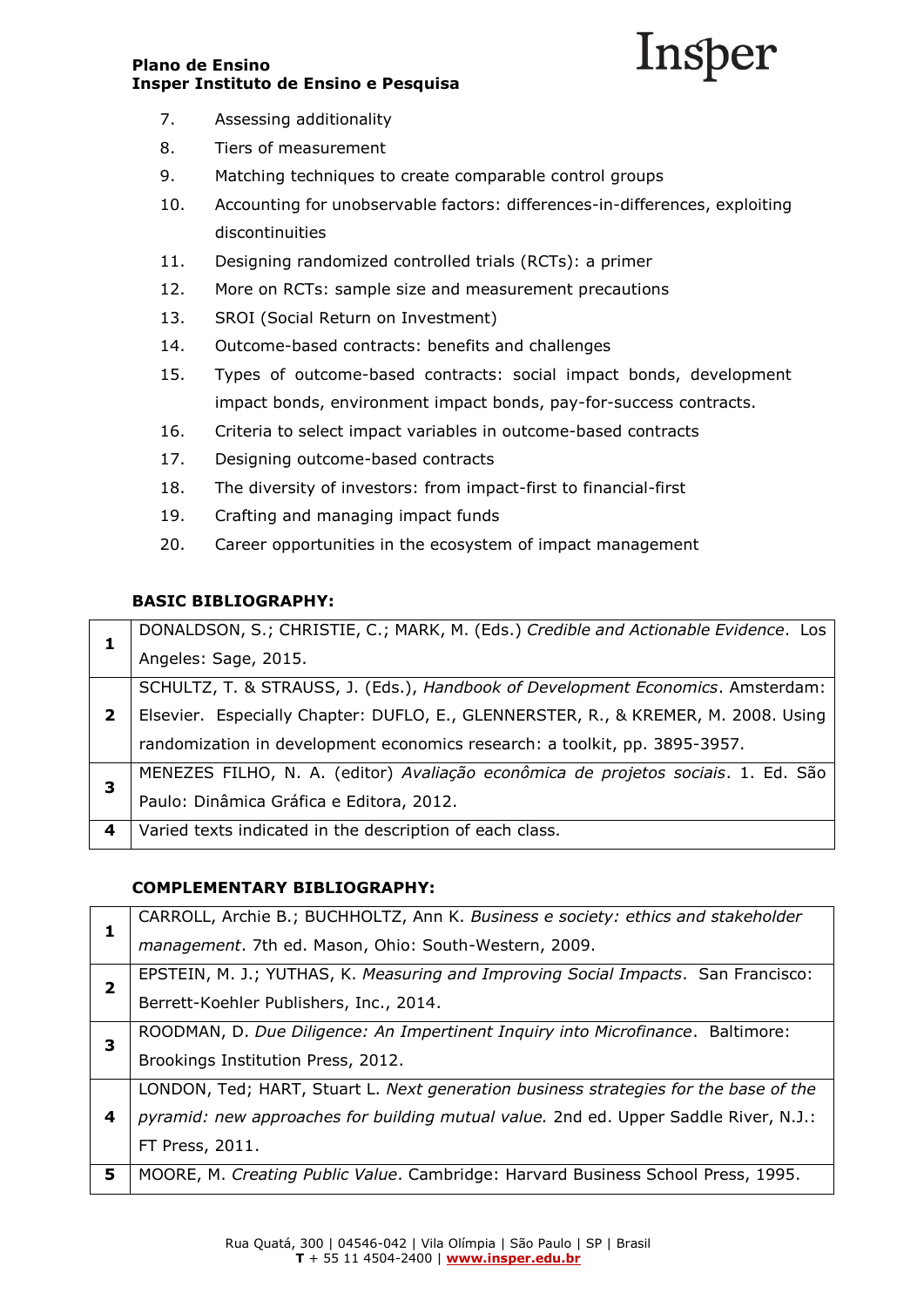

#### **EVALUATION:**

| <b>Name</b>                            | Code | Weight     |
|----------------------------------------|------|------------|
| 1. Mid term exam (Prova Intermediária) | PI   | <b>20%</b> |
| 2. Final exam (Prova Final)            | РF   | 40%        |
| 3. Hands-on assignments (10% each)     | A1   | 30%        |
| 4. Class participation and quizzes     | A2   | 10%        |

#### **Important notes:**

- **1.** Participation in class will be assessed based on attendance, revealed preparation (readings) and collaboration to collective learning with comments, opinions and observations which build upon the suggested readings and help create a high-quality debate.
- **2.** Please check and read all materials *before each class*, as indicated in the detailed program below (column "activities and required preparation")
- **3.** I will administer individual quizzes at the start of the classes indicated as  $(*)$ in the detailed program below. Quizzes last 15 minutes and are intended to verify whether the student read the required material assigned for the class.
- **4.** Students with class frequency lower than 75% will not be eligible to pass the course.

#### **Hands-on assignments:**

To work on the hands-on assignments, students will form groups with no more than 5 (five) individuals. There will be three assignments, with the due dates indicated below:

*Hands-on assignment 1.*Design a business model to reconcile profitability and impact for a focal organization or project. Due date: **September 6 at 9:45 am**.

*Hands-on assignment 2.*Using Insper Metricis's guidelines, write a measurement plan for the organization or project focused on the first assignment. Due date: **October 25 at 9:45 am**

*Hands-on assignment 3.*Due date: **November 27**.Two possibilities (choose one):

- Develop an outcome-based contract for the organization and project focused on the first and second assignments, including potential mechanisms to attract investors; *or*
- Execute the measurement plan developed in the assignment 2, that is, collect the data and perform the impact analysis.

During the course, I will present detailed instructions on the assignments and we will have preparation and presentation sessions focused on each assignment.

**Office hours:** Mondays, 12-13:30. Office number: 702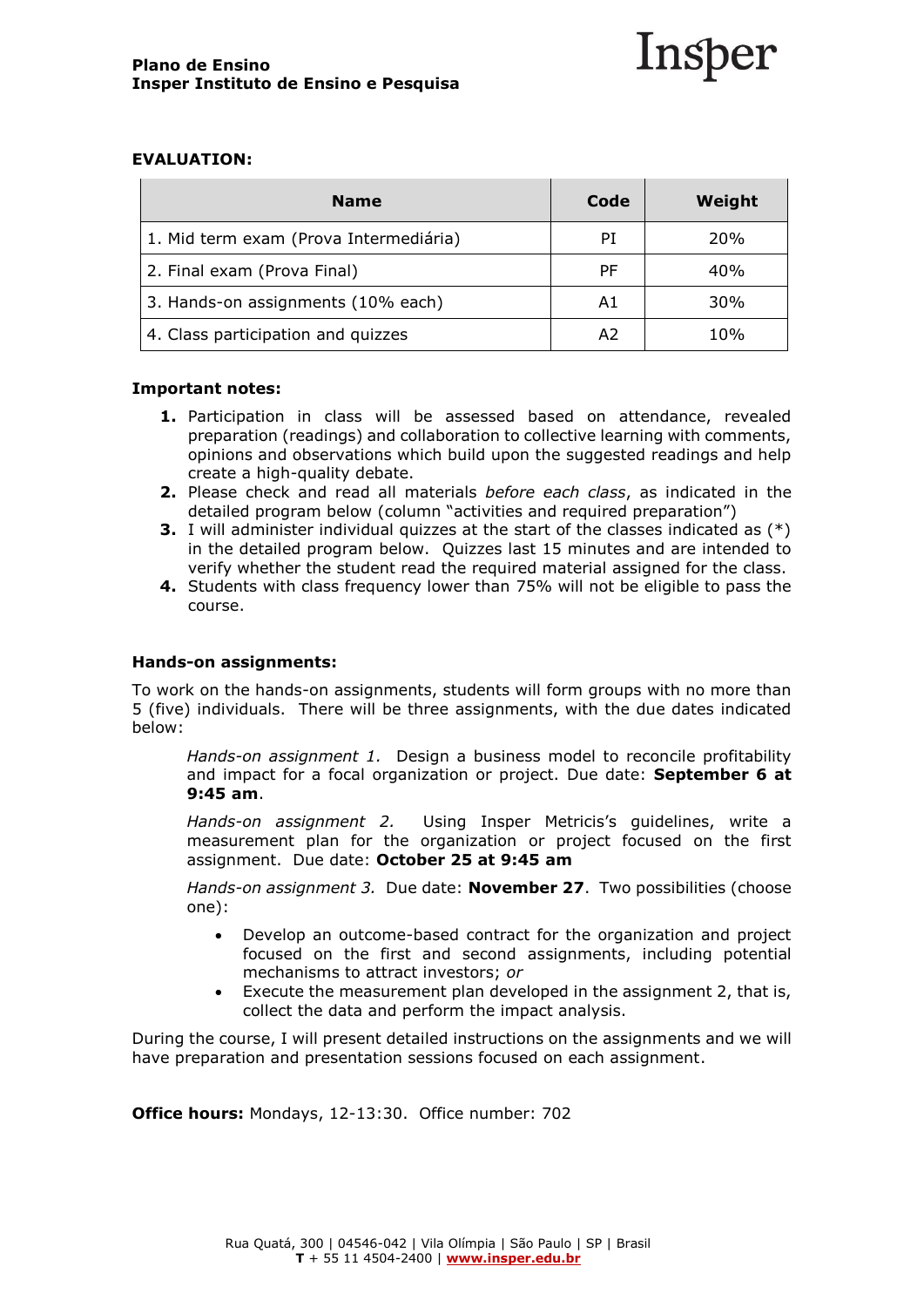



## **DETAILED PROGRAM:**

#### **Classes are on Mondays and Wednesdays from 9:45 to 11:45 am**

| <b>DATE</b>   | <b>PROBLEM</b>                                                             | <b>FOUNDATIONS</b>                                                                                 | <b>LEARNING EVIDENCE</b>                                                                                                            | <b>ACTIITIES AND REQUIRED PREPARATION</b>                                                                                                                                                                                                                                                                                        |
|---------------|----------------------------------------------------------------------------|----------------------------------------------------------------------------------------------------|-------------------------------------------------------------------------------------------------------------------------------------|----------------------------------------------------------------------------------------------------------------------------------------------------------------------------------------------------------------------------------------------------------------------------------------------------------------------------------|
| Aug 7         |                                                                            |                                                                                                    |                                                                                                                                     | <b>No class</b>                                                                                                                                                                                                                                                                                                                  |
| Aug 9         | How to define social<br>value?                                             | Corporate social<br>responsibility, shared<br>value, social value,<br>social impact                | Ability to assess whether any<br>reported evidence or claim is<br>consistent with the notion of<br>social value creation and impact | Read: Auerswald P. 2009. Creating social value. Stanford<br>Social Innovation Review, 7(2): 50-55.<br>GIIN Annual Impact Investment Survey 2016.<br>https://thegiin.org/assets/2016%20GIIN%20Annual%20Imp<br>act%20Investor%20Survey Web.pdf                                                                                     |
| Aug 14        | How to assess the<br>ecosystem of social<br>impact?                        | Stakeholder<br>management                                                                          | Understand all key stakeholders<br>and their potentially conflicting<br>demands                                                     | Case discussion. Read: "Natura and the Development of a<br>Sustainable Ecosystem in the Amazon" (Insper)<br>$(*)$ Quiz                                                                                                                                                                                                           |
| Aug 16        | Is it possible to<br>reconcile profitability<br>and impact?                | Business models as sets<br>of complementary<br>activities                                          | Identify key traits of business<br>models to reconcile profitability<br>and impact                                                  | Read: Lazzarini, S. G., Cabral, S., Ferreira, L. C. d. M.,<br>Pongeluppe, L. S., & Rotondaro, A. 2017. Reconciling<br>financial and social performance through heterogeneous<br>business models: an empirical study of impact-oriented<br>investors. Working paper, Insper.                                                      |
| Aug 21        | How to build business<br>models combining<br>profitability and<br>impact?  | Value proposition<br>canvas                                                                        | Identify the value proposition in<br>business models for impact<br>investing and describe they key<br>value-creation elements       | Invited lecture: Carlos Kazunari (SEBRAE and Insper<br>Metricis)<br>Check: The value proposition canvas.<br>https://strategyzer.com/canvas/business-model-canvas<br>https://www.youtube.com/watch?v=2FumwkBMhLo<br>Practical exercise to start designing an impact-oriented<br>canvas.<br>Orientation for hands-on assignment 1. |
| <b>Aug 23</b> |                                                                            |                                                                                                    |                                                                                                                                     | Field visit: Inova Urbis (Paraisopolis)<br>We will meet at the following address at 10:15 am:<br>R. Manoel Antônio Pinto, 382 - Paraisopolis, São Paulo - SP                                                                                                                                                                     |
| Aug 28        | How do I know if my<br>activity will generate<br>the intended<br>outcomes? | Theory of change and<br>the differentiation<br>between inputs,<br>outputs, outcomes, and<br>impact | For a given set of impact-oriented<br>activities, describe its underlying<br>theory of change                                       | Read: McLaughlin, J. & Jordan, G. Using logic models. In:<br>Wholey, J.; Hatry, H.; Newcomer, K. Handbook of Practical<br>Program Evaluation. Jossey-Bass, 2010.                                                                                                                                                                 |
| Aug 30        | How to assess socio-<br>environmental<br>performance?                      | Standardized tools:<br>IRIS, GIIRS, B Lab<br>Certification                                         | Identify the pros and cons of<br>standardized tools to measure<br>impact                                                            | Check: http://b-analytics.net/products/giirs-ratings/how-<br>giirs-works/fund-rating-methodology                                                                                                                                                                                                                                 |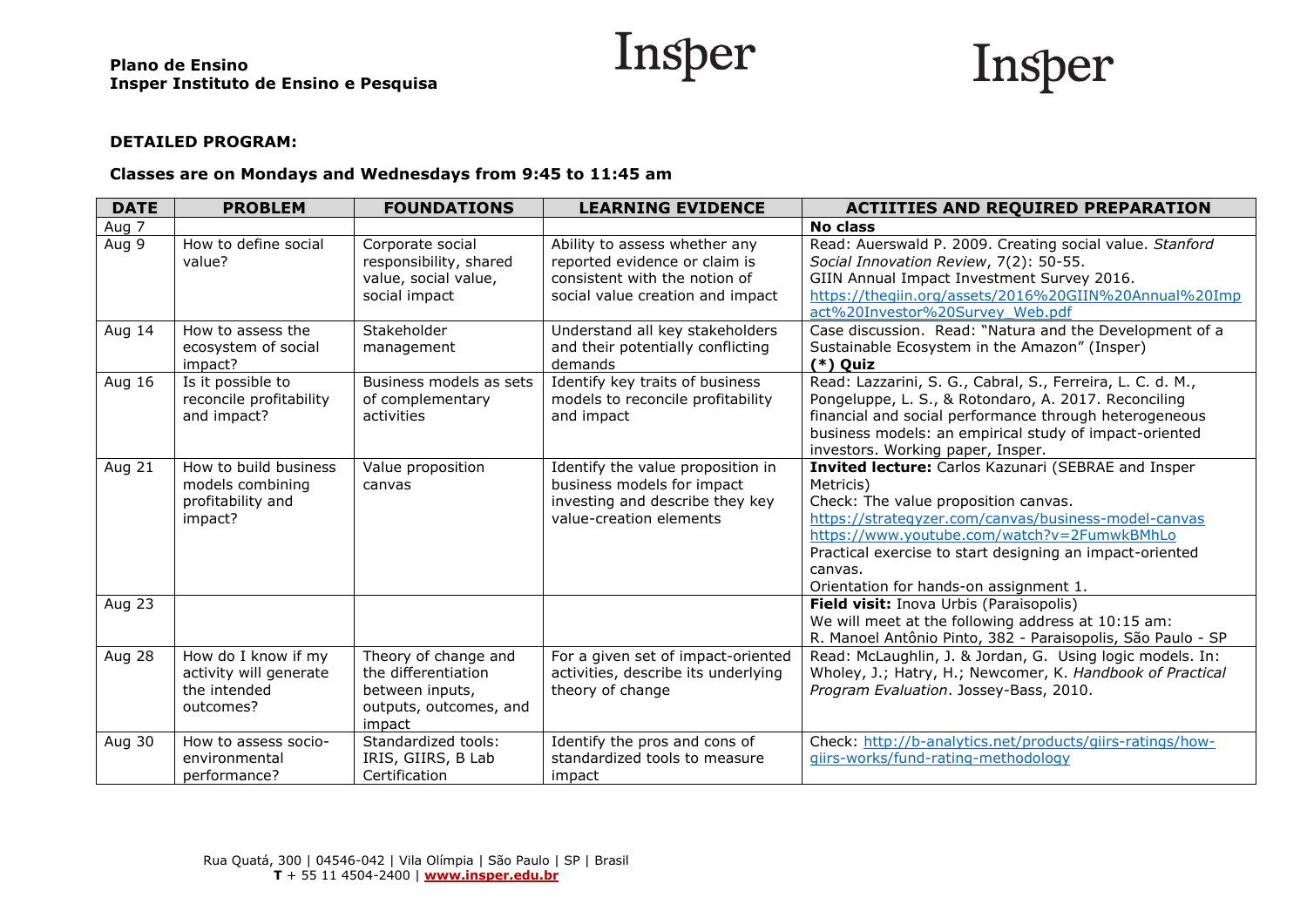Insper



| Sept 4    | How to assess socio-  |                         |                                    | Invited lecture: Ana Sarkovas (Sistema B)                      |
|-----------|-----------------------|-------------------------|------------------------------------|----------------------------------------------------------------|
|           | environmental         |                         |                                    |                                                                |
|           | performance?          |                         |                                    |                                                                |
| Sept 6    |                       |                         |                                    | Group presentations: proposed business models (hands-on        |
|           |                       |                         |                                    | assignment 1)                                                  |
|           |                       |                         |                                    | Due date of assignment 1: Groups should send their             |
|           |                       |                         |                                    | assignment before the class starts (at 9:45 am)                |
| Sept 11   | How to assess impact? | Counterfactuals and     | Compare and contrast alternative   | Read: Insper Metricis. 2017. Guide to the Assessment of        |
|           |                       | additionality           | ways to assess what would have     | Socio-environmental Impact for Use in Impact Investments.      |
|           |                       | Treatment vs control    | occurred to the target populations | General Guide Focused on Verification of Additionality.        |
|           |                       | groups                  | without the project                | https://www.insper.edu.br/wp-                                  |
|           |                       |                         |                                    | content/uploads/2017/03/Assessment-Socio-environmental-        |
|           |                       |                         |                                    | Impact-Investments-Guide.pdf                                   |
|           |                       |                         |                                    | Caselet: Impact investing in secondary schools.                |
| Sept 13   | How to assess impact? | Tiers of measurement    | Understand the strength of         | Read: Insper Metricis. 2017 (see above).                       |
|           |                       |                         | alternative methods to assess      | Donaldson, S.; Christie, C.; Mark, M. (Eds.) Credible and      |
|           |                       |                         | causality                          | Actionable Evidence. Los Angeles: Sage, 2015. Chapter 1.       |
| Sept 18   |                       |                         |                                    | Preparation for hands-on assignment 2                          |
|           |                       |                         |                                    | $(*)$ Quiz                                                     |
| Sept 20   | How can I create      | Matching techniques     | Based on fundamental traits of     | Read: Abadie, A., Drukker, D., Herr, J. L., & Imbens, G.       |
|           | comparable control    |                         | the target population, build       | 2004. Implementing matching estimators for average             |
|           | groups?               |                         | comparable control groups          | treatment effects in Stata. Stata Journal, 4(3): 290-311.      |
|           |                       |                         |                                    | http://www.stata-journal.com/sjpdf.html?articlenum=st0072      |
| Sept 25   | How can I create      | Differences-in-         | Build comparable control groups,   | Read: Villa, J. M. 2012. Simplifying the estimation of         |
| $9:45-$   | comparable control    | differences. Regression | with an emphasis on how to         | difference in differences treatment effects with Stata. Brooks |
| 11:45     | groups? (continued)   | discontinuity designs.  | control for unobservable factors   | World Poverty Institute, University of Manchester.             |
| am        |                       |                         |                                    | https://mpra.ub.uni-                                           |
|           |                       |                         |                                    | muenchen.de/43943/1/simplifying the estimation of differe      |
|           |                       |                         |                                    | nce in differences treatment effects with stata.pdf            |
|           |                       |                         |                                    | Jacob, R., Zu, P. & Sommers, M. A Practical Guide to           |
|           |                       |                         |                                    | Regression Discontinuity. Until p. 40.                         |
|           |                       |                         |                                    | http://dev.mdrc.org/sites/default/files/regression discontinui |
|           |                       |                         |                                    | ty full.pdf                                                    |
| Sept 25   |                       |                         |                                    | <b>Extra class</b>                                             |
| $12-1$ pm |                       |                         |                                    | Preparation for midterm exam                                   |
|           |                       |                         |                                    | (followed by office hours 1-2:30 pm)                           |
| Sept 27-  |                       |                         |                                    | <b>Midterm exams</b>                                           |
| Oct 3     |                       |                         |                                    |                                                                |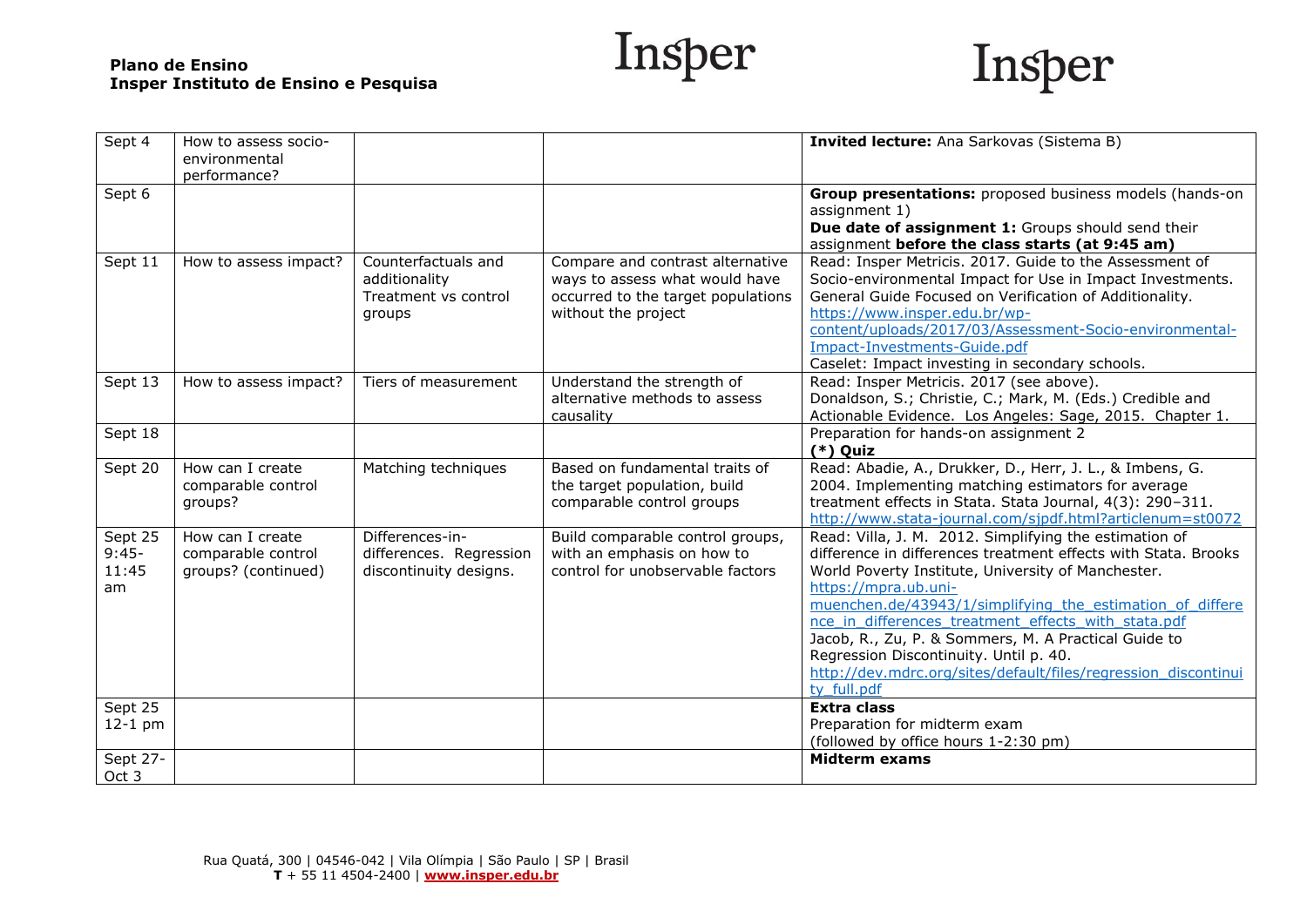



| Oct 4            |                                                                       |                                                                                 |                                                                                                                        | <b>No class</b>                                                                                                                                                                                                                                                                                                                                                                                                           |
|------------------|-----------------------------------------------------------------------|---------------------------------------------------------------------------------|------------------------------------------------------------------------------------------------------------------------|---------------------------------------------------------------------------------------------------------------------------------------------------------------------------------------------------------------------------------------------------------------------------------------------------------------------------------------------------------------------------------------------------------------------------|
| Oct 9            | How can I create<br>randomly assigned<br>groups?                      | Randomized controlled<br>trial (RCT)                                            | Design basic RCTs and<br>understand their applicability and<br>limitations                                             | Read: Duflo, E., Glennerster, R., & Kremer, M. 2008. Using<br>randomization in development economics research: a toolkit.<br>In T. P. Schultz, & J. Strausss (Eds.), Handbook of<br>Development Economics: 3895-3957. Amsterdam: Elsevier.<br>https://economics.mit.edu/files/806 (sections 1-3)<br>Donaldson, S.; Christie, C.; Mark, M. (Eds.) Credible and<br>Actionable Evidence. Los Angeles: Sage, 2015. Chapter 5. |
| Oct 11           | How can I create<br>randomly assigned<br>groups?                      | Power analysis.<br>Minimum sample size.                                         | Compute the required sample size<br>to identify treatment effects in<br><b>RCTs</b>                                    | Read: Duflo, E., Glennerster, R., & Kremer, M. 2008. (see<br>above) (sections 4-8)                                                                                                                                                                                                                                                                                                                                        |
| Oct 16           | Can I monetize social<br>impact?                                      | Social Return on<br>Investment (SROI)                                           | Understand the basic steps to<br>compute the SROI of a project                                                         | Invited lecture: Paula Fabiani (IDIS)                                                                                                                                                                                                                                                                                                                                                                                     |
| Oct 18           | It is possible to reward<br>for impact?                               | Outcome-based<br>contracts                                                      | Understand the basic purpose and<br>functioning of an outcome-based<br>contract                                        | Case discussion. Read: "Instituto Semeia" (Insper)<br>$(*)$ Quiz                                                                                                                                                                                                                                                                                                                                                          |
| Oct 23           | How can I reward for<br>impact?                                       | Social impact bonds.<br>Development impact<br>bonds. Pay-for-<br>success.       | Assess the pros and cons of<br>alternative mechanisms to pay for<br>social impact                                      | Read: Gustafsson-Wright, E., Gardiner, S., & Putcha, V.<br>2015. The potential and limitations of social impact bonds:<br>lessons from the first five years of experience worldwide.<br>Brookings Institution. https://www.brookings.edu/wp-<br>content/uploads/2016/07/Impact-Bondsweb.pdf                                                                                                                               |
| <b>Oct 25</b>    |                                                                       |                                                                                 |                                                                                                                        | Due date of assignment 2: Groups should send their<br>assignments before the class starts (at 9:45 am)<br>Preparation for hands-on assignment 3                                                                                                                                                                                                                                                                           |
| Oct 30           | What metrics should<br>be selected for<br>outcome-based<br>contracts? | Desirable characteristics<br>of impact metrics                                  | Assess the pros and cons of<br>alternative metrics to be used in<br>outcome-based contracts                            | Read: Bevan, G. and Hood, C. What's measured is what<br>matters: targets and gaming in the English Public Health Care<br>System.                                                                                                                                                                                                                                                                                          |
| Nov 1            | How to design<br>outcome-based<br>contracts?                          | Value-for-money.<br>Economic value of<br>initiatives to create<br>social impact | Execute basic steps to identify<br>opportunities for outcome-based<br>contracts and mechanisms to<br>reward for impact | Read: Social Finance. 2013. A Technical Guide to Developing<br>Social Impact Bonds. http://www.socialfinance.org.uk/wp-<br>content/uploads/2014/05/Technical-Guide-to-Developing-<br>Social-Impact-Bonds1.pdf                                                                                                                                                                                                             |
| Nov <sub>6</sub> | What are the types of<br>impact investors and<br>what do they expect? | Financial-first to<br>impact-first investing                                    | Understand the diversity of<br>investors and the investment<br>mechanisms that they use                                | Read: Monitor Institute. 2009. Investing for Social &<br>Environmental Impact.<br>http://monitorinstitute.com/downloads/what-we-<br>think/impact-investing/Impact Investing Exec Summary.pdf                                                                                                                                                                                                                              |